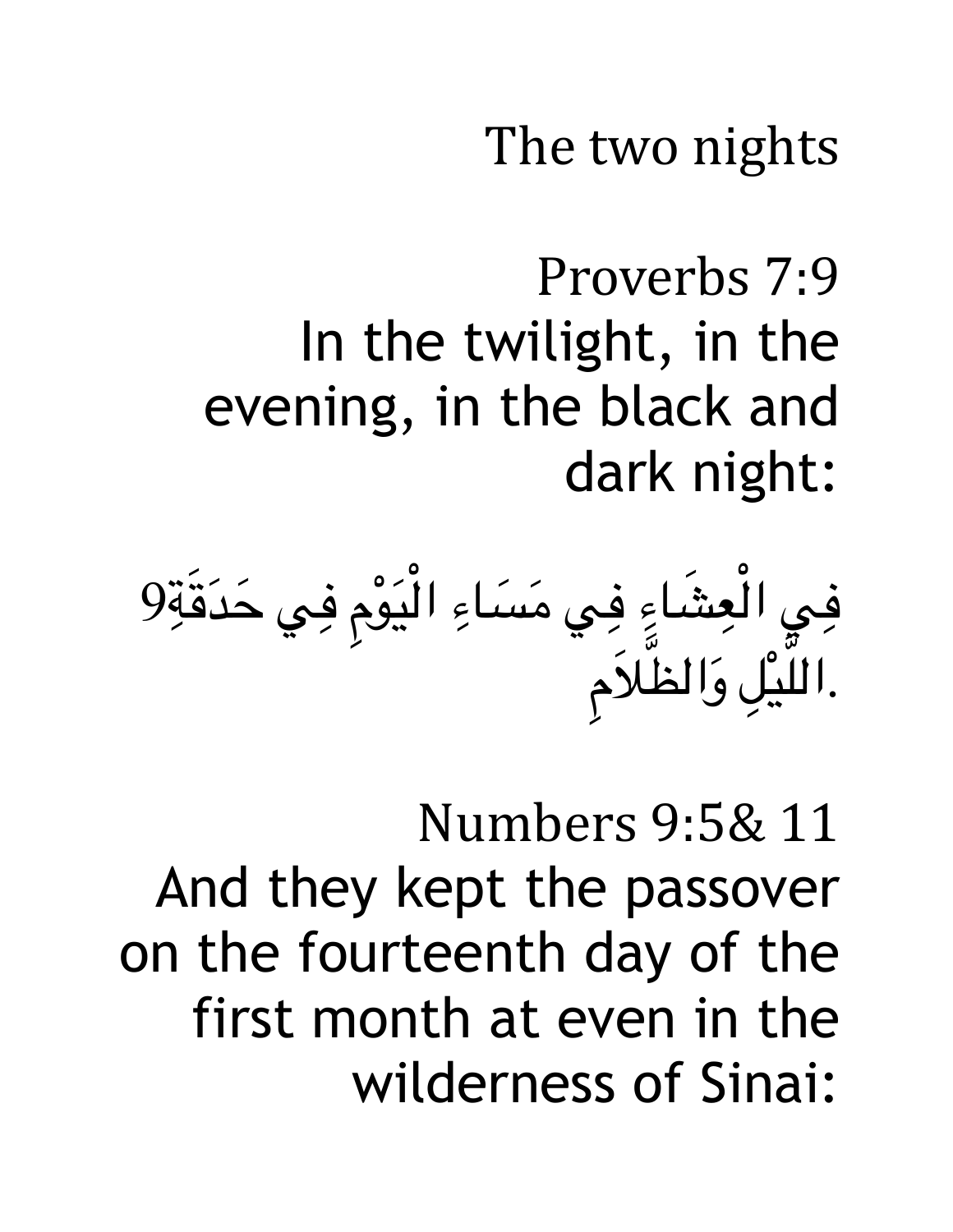

فِي الشَّهْرِ الثَّانِي فِي اليَوْمِ الرَّابِعَ11 ِ َ  $\ddot{\phantom{a}}$ .<br>ا  $\overline{\phantom{a}}$ عَشَرَ بَيْنَ العِشَاءَيْنِ يَعْمَلُونَهُ. عَلى فَطِيرِ  $\ddot{\phantom{a}}$ ِ َ المستقبل المستقبل المستقبل المستقبل المستقبل المستقبل المستقبل المستقبل المستقبل المستقبل المستقبل المستقبل ال<br>المستقبل المستقبل المستقبل المستقبل المستقبل المستقبل المستقبل المستقبل المستقبل المستقبل المستقبل المستقبل ال َ  $\ddot{\phantom{a}}$ .<br>المسلمانية<br>المسلمانية َ  $\overline{\phantom{a}}$ ِ َ  $\overline{\phantom{a}}$ َ  $\tilde{A}$ ર્<br>ત لون المستقبل المستقبل المستقبل المستقبل المستقبل المستقبل المستقبل المستقبل المستقبل المستقبل المستقبل المستقبل ال<br>المستقبل المستقبل المستقبل المستقبل المستقبل المستقبل المستقبل المستقبل المستقبل المستقبل المستقبل المستقبل ال ك **ُ** م<br>ا ر **ي**<br>ر ي  $\begin{array}{c} \hline \end{array}$ <u>ا</u><br>. مر اب المستقبل المستقبل المستقبل المستقبل المستقبل المستقبل المستقبل المستقبل المستقبل المستقبل المستقبل المستقبل<br>المستقبل المستقبل المستقبل المستقبل المستقبل المستقبل المستقبل المستقبل المستقبل المستقبل المستقبل المستقبل ال و .<br>و

Numbers 28:4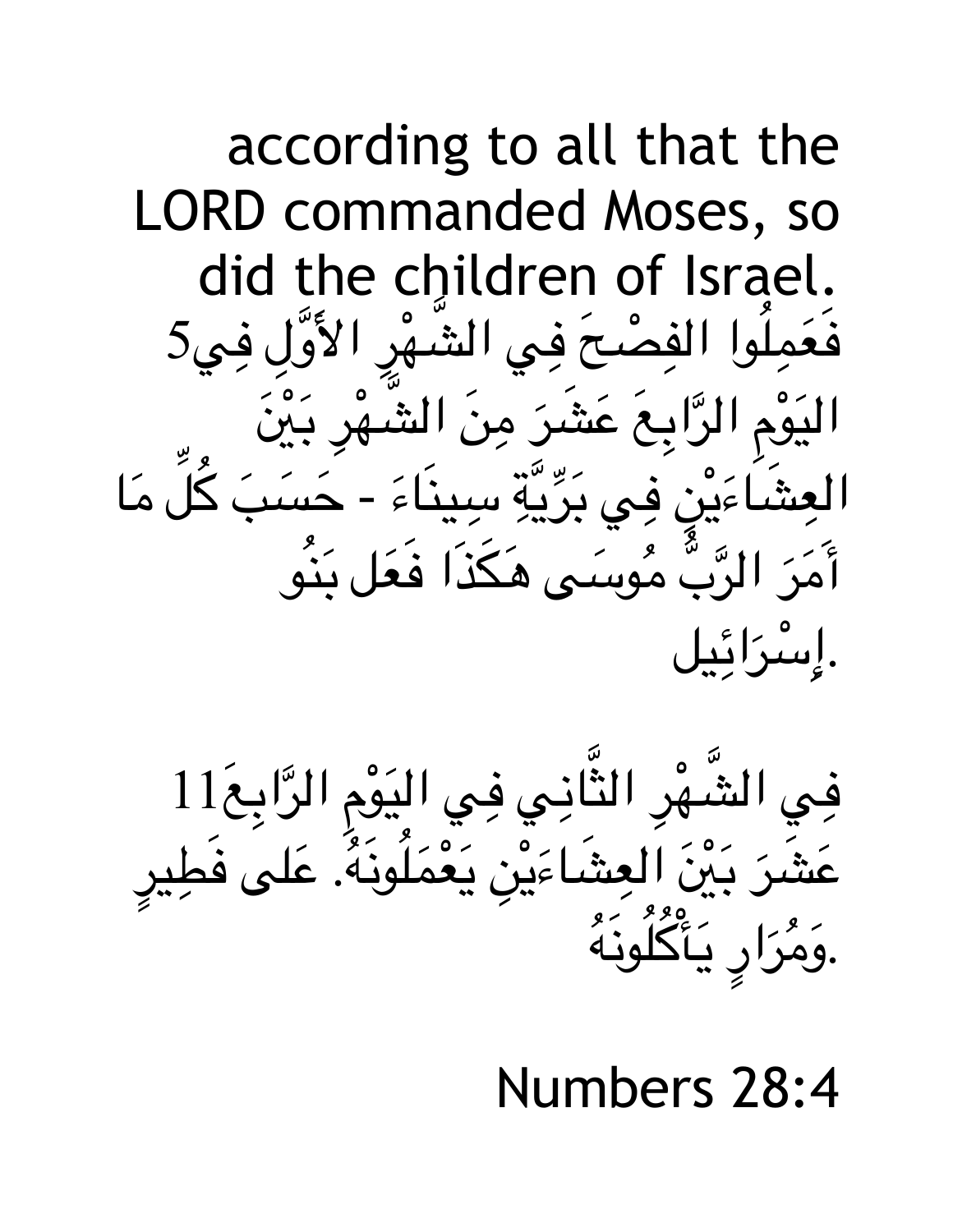## The one lamb shalt thou offer in the morning, and the other lamb shalt thou offer at even;

الخَرُوفُ الوَاجِدُ تَعْمَلُهُ صَبَاحاً4 ً َ ٔ<br>ا َ المستقبل المستقبل المستقبل المستقبل المستقبل المستقبل المستقبل المستقبل المستقبل المستقبل المستقبل المستقبل ال<br>والمستقبل المستقبل المستقبل المستقبل المستقبل المستقبل المستقبل المستقبل المستقبل المستقبل المستقبل المستقبل ا ِ ٔ<br>ا َ .وَالخَرُوفُ الثَّانِي نَعْمَلُهُ بَيْنَ العِشَاءَيْنِ  $\ddot{\phantom{a}}$ ْ َ  $\overline{a}$ ِ ٔ<br>ا َ َ ا<br>المسلمان<br>المسلمان َ

John 20:19 Then the same day at evening, being the first [day] of the week, when the doors were shut where the disciples were assembled for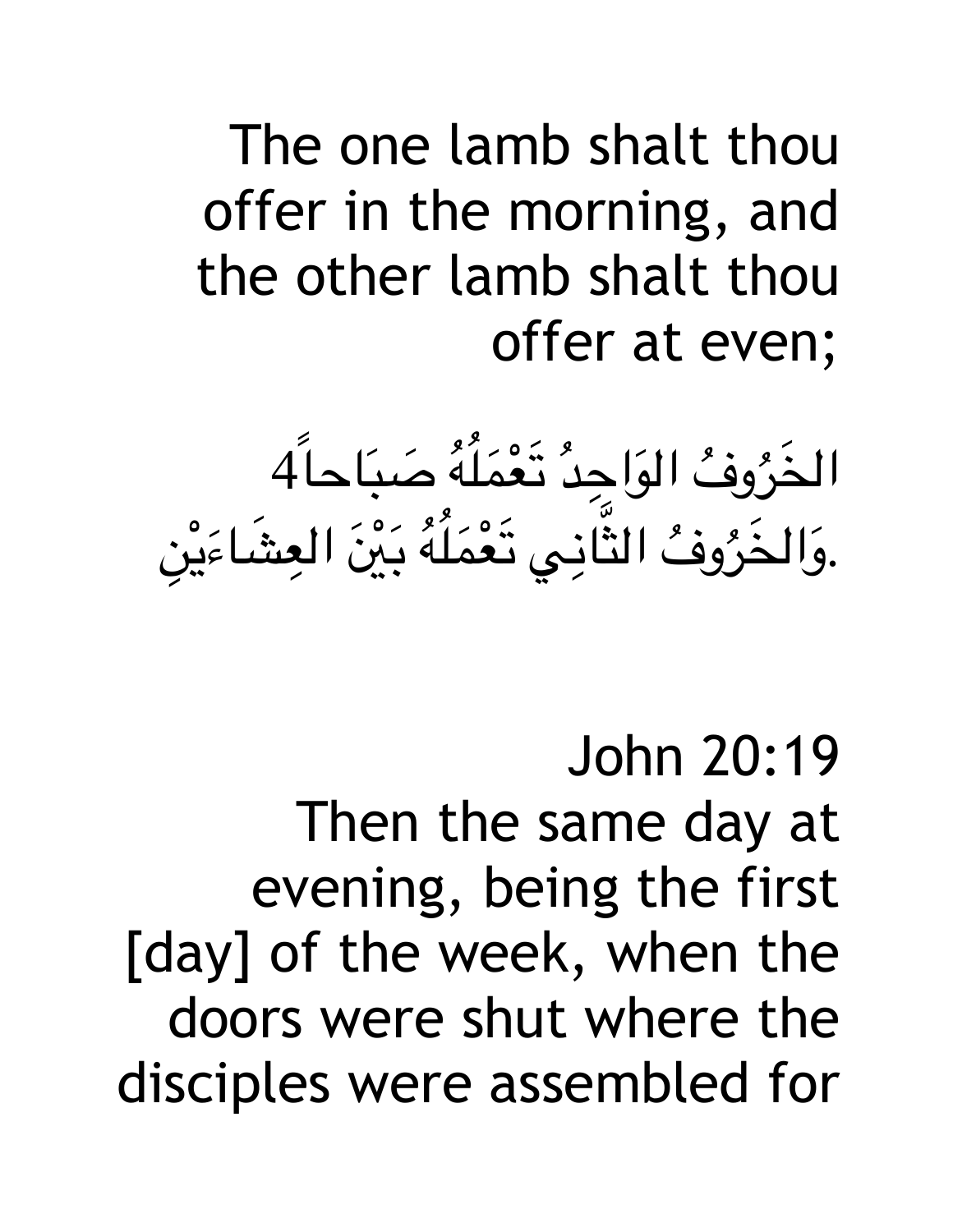fear of the Jews, came Jesus and stood in the midst, and saith unto them, Peace [be] unto you. وَلَمَا كَانَتْ عَشِيَّةُ ذَلِكَ الْيَوْمِ وَهُوَ أَوَّلُ19 ِّ أَنْ أَيُّ أَيُّ أَيُّ أَيُّ أَيُّ أَيُّ أَيُّ أَيُّ أَيُّ أَيُّ أَيُّ أَيُّ أَيُّ أَيُّ أَيُّ أَ ن<br>گ **ृ** ؘ<br>ؚ **่** ֧֞<u>֟</u> **֖֝֟** ِ ֺ֖֧֚֝֝֝֟֟֟֟֟֟֟֟֟֟֟֟֟֟֟֟֟֟֟֟֟֟֟֟֟֟֟֡֬ ِ َ **ا** َ َ **ृ** الأَسْبُوعِ وَكَانَتِ الأَبْوَابُ مُغَلقَةً حَيْثَ كَانَ ا<br>ا ا<br>ا َ َ َ اب المستقبل المستقبل المستقبل المستقبل المستقبل المستقبل المستقبل المستقبل المستقبل المستقبل المستقبل المستقبل<br>المستقبل المستقبل المستقبل المستقبل المستقبل المستقبل المستقبل المستقبل المستقبل المستقبل المستقبل المستقبل ال ِ َ ا<br>ا ا<br>المسابق التّلاَمِيذُ مَجْتَمِعِينَ لِسَبَبِ الْخَوْفِ مِنَ ्<br>। ِ َ ֧֞<u>֟</u> ِ ֝֟<u>֝</u> َ  $\overline{a}$  $\overline{\phantom{a}}$ ِ ِ ֺ<u>֚</u> ْ **ृ** ّ الْيَهُودِ جَاءَ يَسُوعُ وَوَقَفَ فِي الْوَسَطِ وَقَالَ  $\overline{a}$ َ **∶**  $\overline{\phantom{a}}$ ْ َ َ َ **∶** ֧֞<u>֟</u> ."لَهُمْ: "سلاَمٌ لَكُمْ ا<br>ا َ ْ **ابن**<br>ا

> When evening came "Two evenings"

> > Matthew 14:15 and 23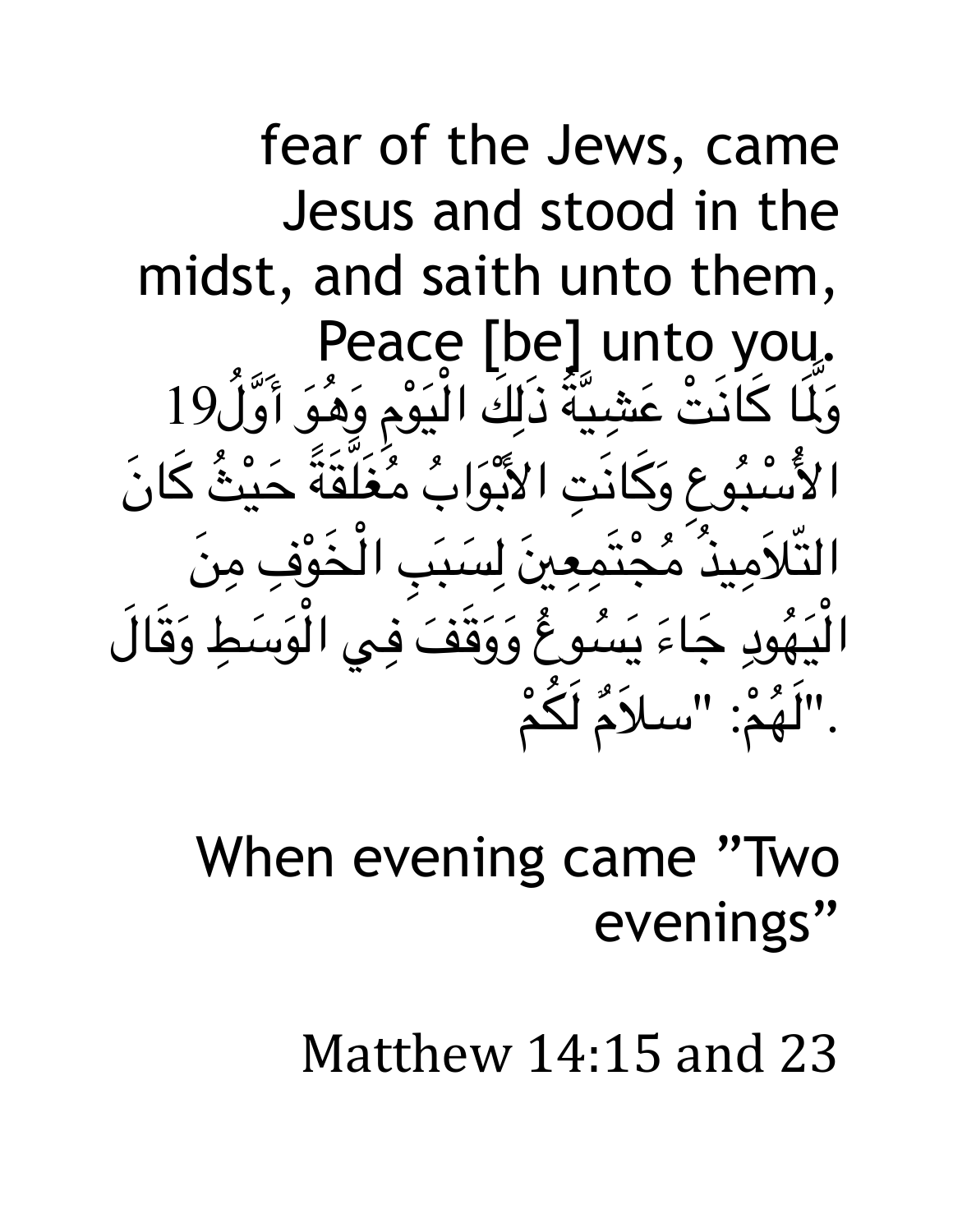And when it was evening, his disciples came to him, saying, This is a desert place, and the time is now past; send the multitude away, that they may go into the villages, and buy themselves victuals.

And when he had sent the multitudes away, he went up into a mountain apart to pray: and when the evening